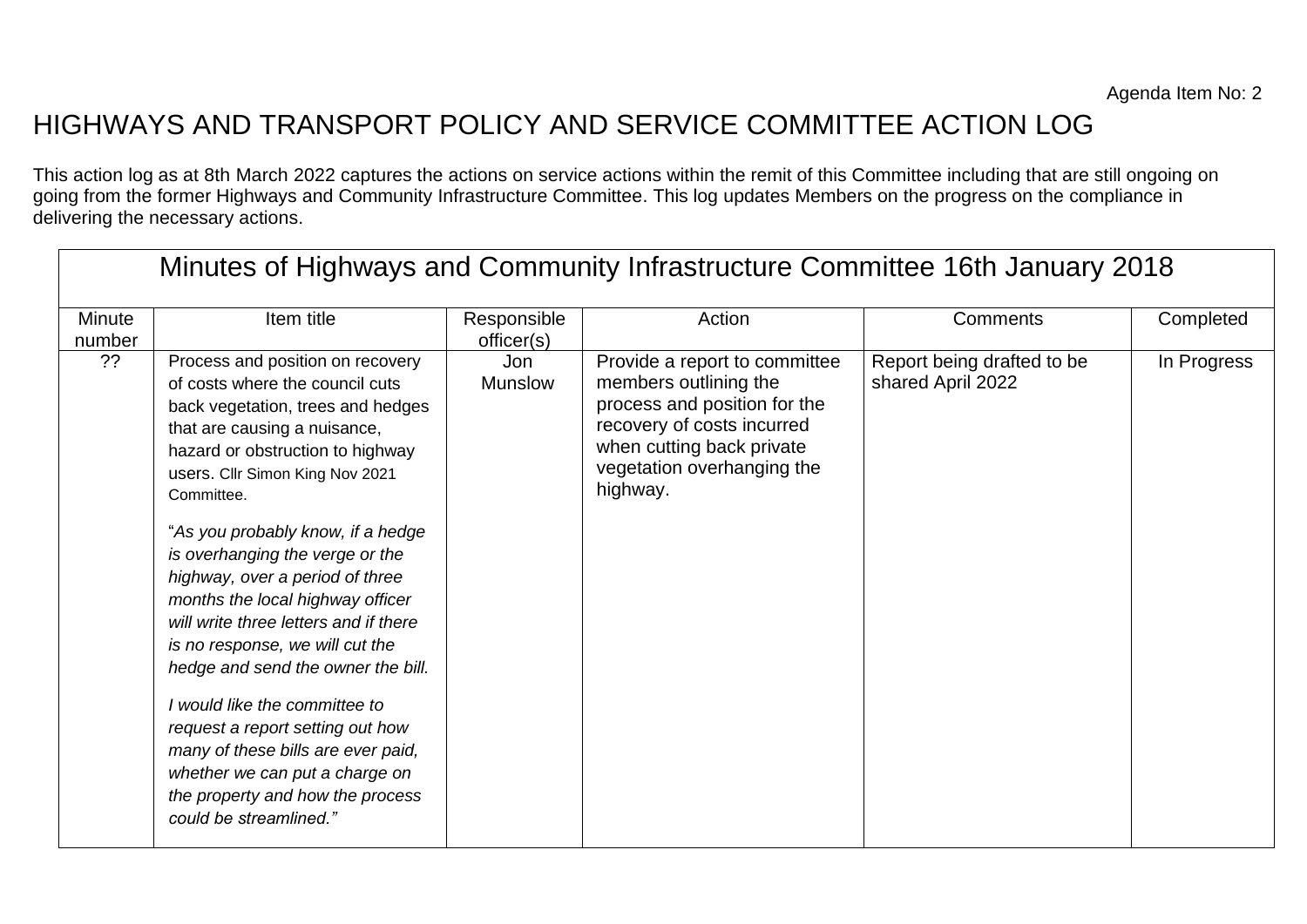| 45. | Minutes and Action Log -        | Jon            | Discuss with Skanska (Now               | Officers are reviewing the  | In Progress |
|-----|---------------------------------|----------------|-----------------------------------------|-----------------------------|-------------|
|     | <b>Skanska Enhanced Pothole</b> | <b>Munslow</b> | Milestone) the feasibility of           | Dragon Patcher system as    |             |
|     | <b>Repair Service</b>           |                | offering an enhanced pothole            | part of a wider review of   |             |
|     |                                 |                | repair service.                         | how we deal with potholes.  |             |
|     |                                 |                |                                         | Intention is to provide a   |             |
|     |                                 |                | This was raised again at the            | briefing to Highways        |             |
|     |                                 |                | <b>Highways and Transport</b>           | Improvement Board on our    |             |
|     |                                 |                | Committee on 15 <sup>th</sup> September | potholes repair approach in |             |
|     |                                 |                |                                         | the summer.                 |             |
|     |                                 |                |                                         |                             |             |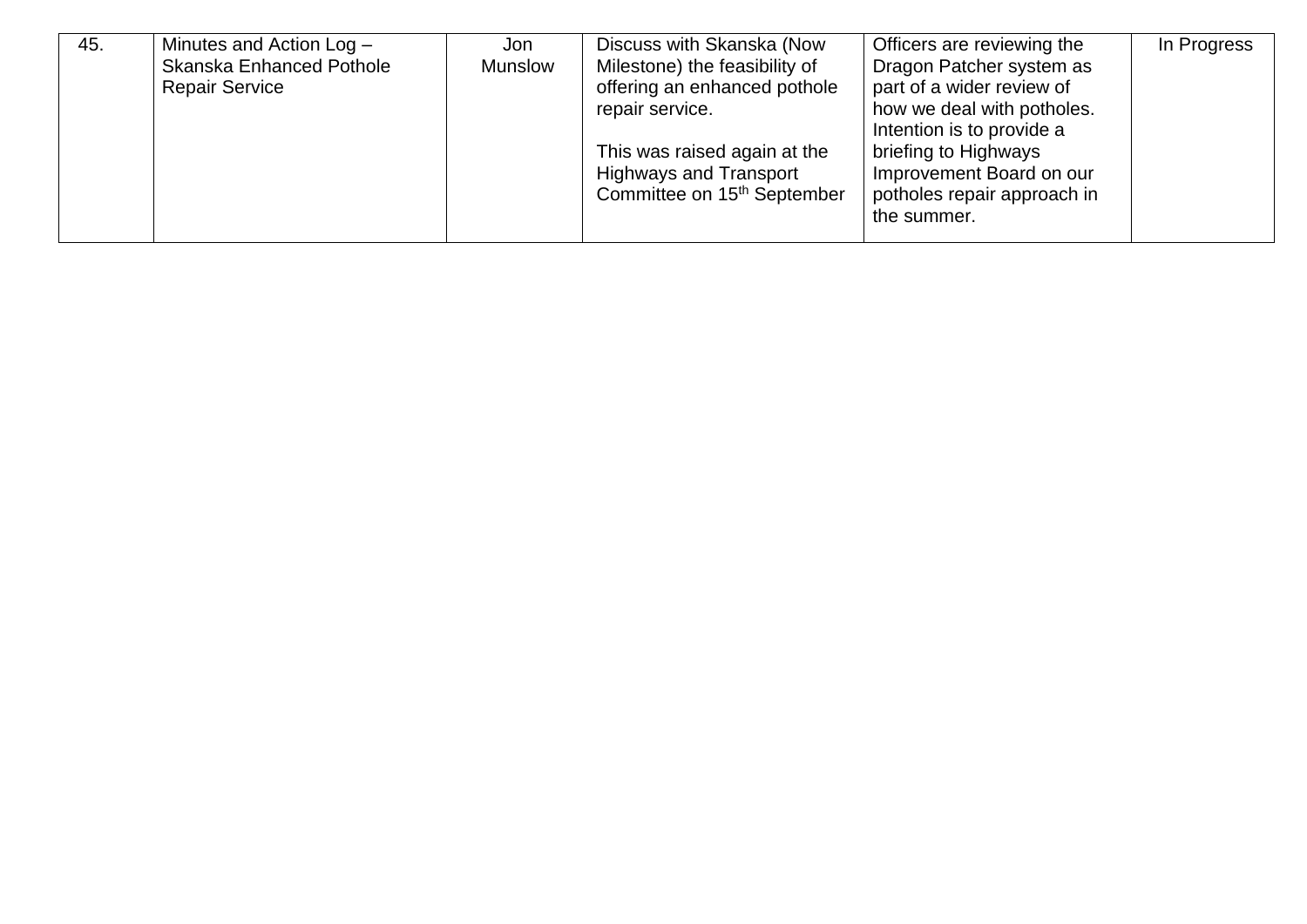|     | Minutes of Highways and Transport Committee 19th January 2021         |                          |                                                                                                                                                                                                    |                                                                                                                                                                                                                                                                                           |         |  |
|-----|-----------------------------------------------------------------------|--------------------------|----------------------------------------------------------------------------------------------------------------------------------------------------------------------------------------------------|-------------------------------------------------------------------------------------------------------------------------------------------------------------------------------------------------------------------------------------------------------------------------------------------|---------|--|
| 63. | <b>Minutes Action Log</b>                                             | Dawn Cave/<br>Alex Deans | Committee had previously<br>agreed a report on Wisbech<br>Access Strategy would come to<br>Committee. Clerk to check what<br>was agreed and schedule a<br>report to a future Committee<br>meeting. | After the request from Cllr<br>King at the November 2021<br>committee, it was agreed that<br>a briefing would be circulated<br>to local Members, which was<br>undertaken on the 24<br>November 2021. A further<br>briefing will be provided by<br>mid April 2022.                         | Ongoing |  |
| 66. | <b>Cambridgeshire County Council</b><br><b>Commuted Sum Proposals</b> | Jon<br><b>Munslow</b>    | Final consultation document to<br>be circulated to committee<br>Members, who could then<br>comment accordingly. Action<br>required.                                                                | Following discussion with the<br>Chair the proposals are being<br>developed into a draft<br>"Commuted Sum Policy" by<br>an officer working group, to<br>be shared with Members of<br>the committee prior to a<br>formal consultation process<br>prior to the July 2022<br>committee date. | Ongoing |  |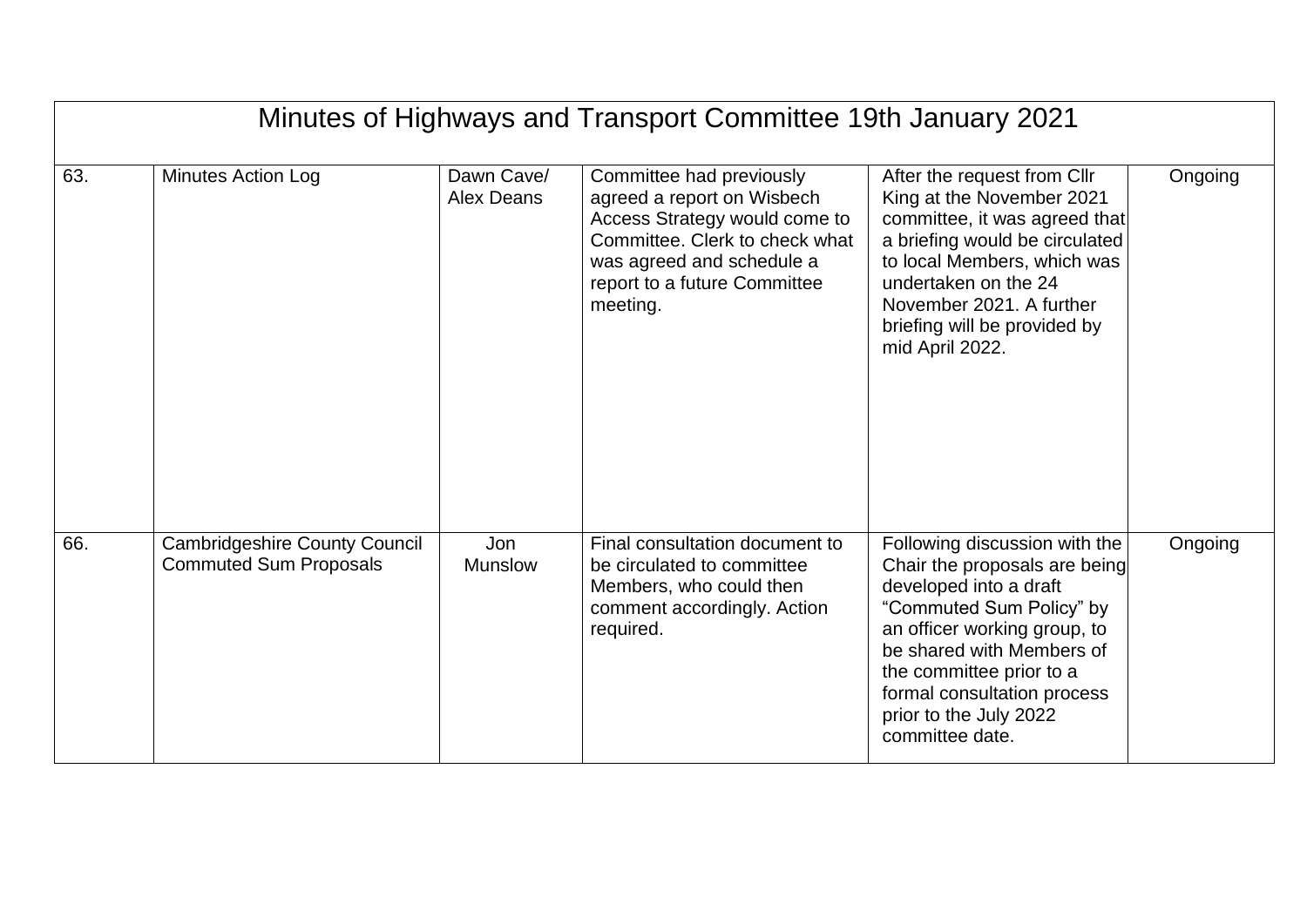|                  | Minutes of Highways and Transport Committee 22 June 2021 |                           |                                                                                                                                                                                    |                                                                                                                                                                                                                                                                                                                                                                                                                          |           |  |
|------------------|----------------------------------------------------------|---------------------------|------------------------------------------------------------------------------------------------------------------------------------------------------------------------------------|--------------------------------------------------------------------------------------------------------------------------------------------------------------------------------------------------------------------------------------------------------------------------------------------------------------------------------------------------------------------------------------------------------------------------|-----------|--|
| Minute<br>number | Item title                                               | Responsible<br>officer(s) | Action                                                                                                                                                                             | Comments                                                                                                                                                                                                                                                                                                                                                                                                                 | Completed |  |
| 5.               | <b>Minutes Action Log</b>                                | Jon Munslow               | Member highlighted highways<br>planning guidance for making<br>walking and cycling the most<br>attractive option. It was<br>requested that it be added to the<br><b>Action Log</b> | A Public Rights Of Way &<br><b>Non Motorised User Routes</b><br>Design Guide committee<br>report has been prepared for<br>committee on 7 December<br>2021<br>It was agreed that a Draft<br>Design Guide would be<br>developed and a consultation<br>would take place with<br>stakeholders, scheme<br>promoters, developers and<br>user groups. It is intended<br>that this consultation will take<br>place in the Autumn | Ongoing   |  |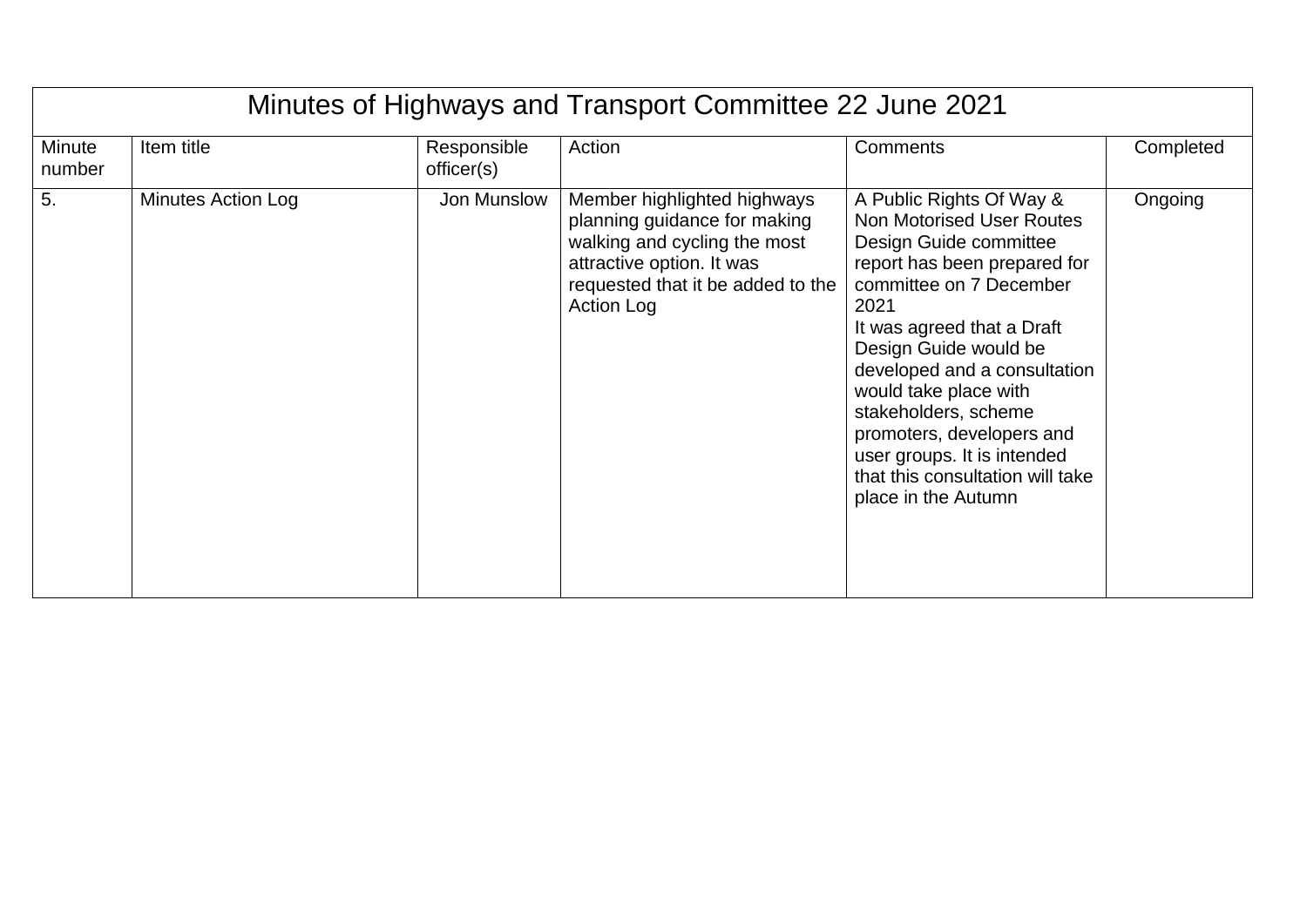| 6. | King's Parade                    | Sonia Hansen        | A strategic visitor/anti-terror<br>plan including St John's /   | A confidential briefing was<br>provided to Members by the | Complete -<br>Police work |
|----|----------------------------------|---------------------|-----------------------------------------------------------------|-----------------------------------------------------------|---------------------------|
|    |                                  |                     | Market Square needs to be                                       | Police and a report is on the                             | concluded and             |
|    |                                  |                     | provided to the Committee                                       | agenda to be presented to                                 | County/GCP to             |
|    |                                  |                     | A refreshed consultation on                                     | the November meeting of the                               | follow up.                |
|    |                                  |                     | the barrier over and above                                      | Committee.                                                |                           |
|    |                                  |                     | the 21 days ideally 60 days                                     |                                                           | Barrier design is         |
|    |                                  |                     | A revised design for the                                        | 25.11.21                                                  | a matter with the         |
|    |                                  |                     | barrier in keeping with the                                     | The Police Counter Terrorism                              | <b>City Council for</b>   |
|    |                                  |                     | King's Parade environment                                       | Security Advisor is carrying                              | consideration.            |
|    |                                  |                     | Improved cycling safety and                                     | out a wider review of the                                 |                           |
|    |                                  |                     | accessibility, and disabled                                     | area.                                                     |                           |
|    |                                  |                     | access<br>An amended permanent<br>$\bullet$                     | 9/2/22                                                    |                           |
|    |                                  |                     | order to take these changes                                     | Cambridge survey has been                                 |                           |
|    |                                  |                     | into account by the end of                                      | carried out by Police Counter                             |                           |
|    |                                  |                     | 2021                                                            | terrorism security advisor.                               |                           |
|    |                                  |                     | An SLA entered into and                                         | Confidential briefing to be                               |                           |
|    |                                  |                     | signed by the Chief Inspector                                   | arranged with Chair and Vice                              |                           |
|    |                                  |                     | Officers would work with<br>$\bullet$                           | Chair.                                                    |                           |
|    |                                  |                     | CamCycle and Cambridge                                          |                                                           |                           |
|    |                                  |                     | City Council in partnership                                     | 8/3/22                                                    |                           |
|    |                                  |                     | The police risk assessment                                      | Confidential briefing on the                              |                           |
|    |                                  |                     | would be provided to the                                        | above carried out with Chair                              |                           |
|    |                                  |                     | Committee                                                       | and Vice Chair. Resulting                                 |                           |
|    |                                  |                     | The County safety audit                                         | confidential actions under                                |                           |
|    |                                  |                     | would be provided to the<br>Committee                           | discussion with GCP for<br>delivery.                      |                           |
|    |                                  |                     |                                                                 |                                                           |                           |
| 8. | A428 Black Cat to Caxton Gibbet  | <b>David Allatt</b> | Requested that officers                                         | This was discussed at                                     | Ongoing                   |
|    | <b>Development Consent Order</b> |                     | discussed with the relevant<br><b>Bedfordshire Councils the</b> | regional traffic managers<br>meeting on Friday 3          |                           |
|    | Update                           |                     | possibility of a dedicated HGV                                  | September and views were                                  |                           |
|    |                                  |                     | route that would serve the                                      | fed into the examination as                               |                           |
|    |                                  |                     | proposed developments at                                        | required                                                  |                           |

Wyboston Wyboston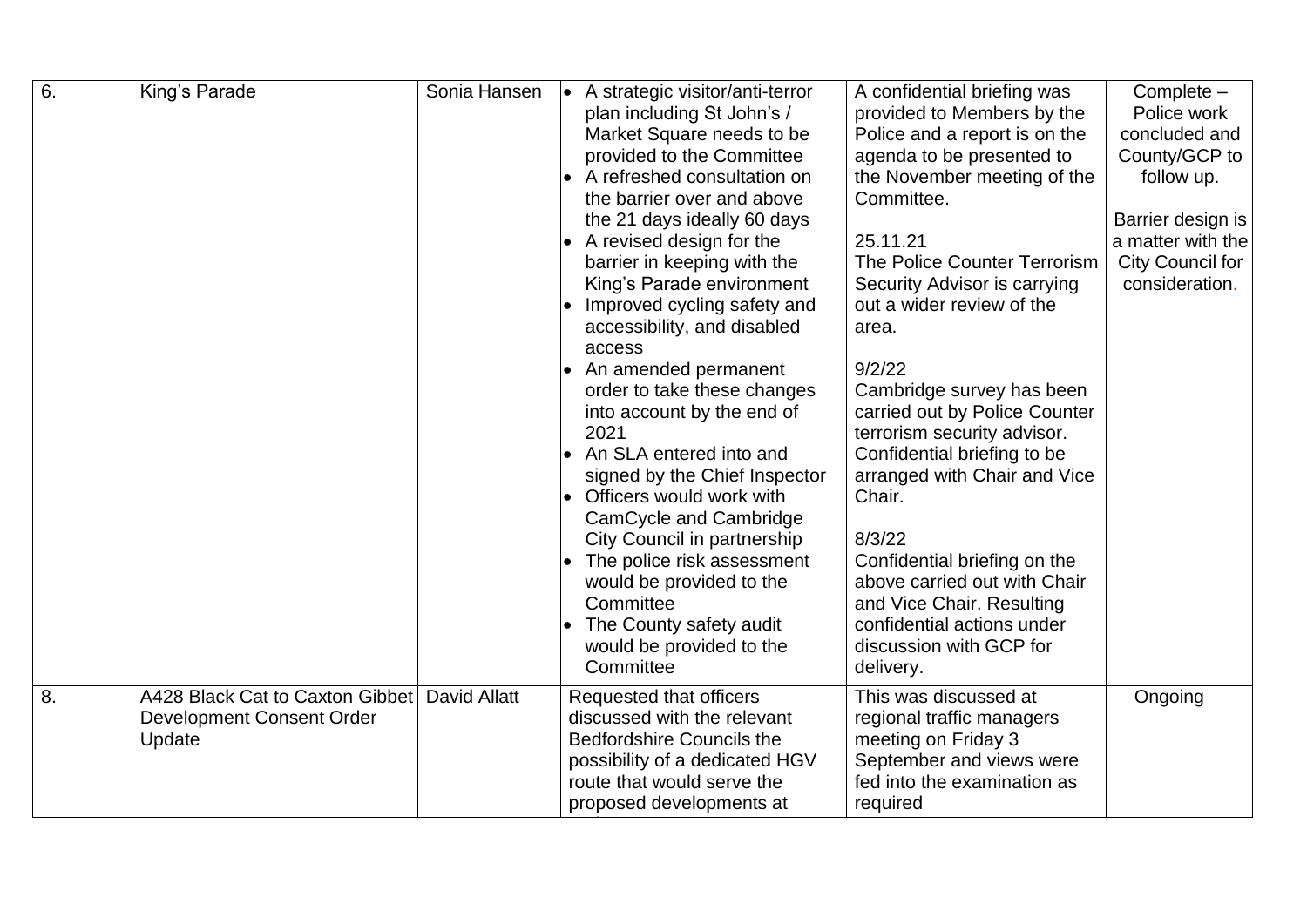|  | Wyboston | 9/2/22<br>An update has been<br>requested from Beds<br>Borough council regarding<br>any feedback they have had<br>relating to their<br>representation. The update<br>will be shared when<br>available.<br>We continue to chase Beds<br><b>Borough Council regarding</b><br>any feedback they have had<br>relating to their<br>representation but have<br>received no feedback to date.<br>The A428 examination has<br>concluded. We expect to hear<br>from the Secretary of State in<br>the Autumn. |
|--|----------|-----------------------------------------------------------------------------------------------------------------------------------------------------------------------------------------------------------------------------------------------------------------------------------------------------------------------------------------------------------------------------------------------------------------------------------------------------------------------------------------------------|
|--|----------|-----------------------------------------------------------------------------------------------------------------------------------------------------------------------------------------------------------------------------------------------------------------------------------------------------------------------------------------------------------------------------------------------------------------------------------------------------------------------------------------------------|

| Minutes of Highways and Transport Committee 25 <sup>th</sup> January 2022 |                                  |                  |                                                                                                                       |                                                                                                                             |                                                                             |
|---------------------------------------------------------------------------|----------------------------------|------------------|-----------------------------------------------------------------------------------------------------------------------|-----------------------------------------------------------------------------------------------------------------------------|-----------------------------------------------------------------------------|
| 57.                                                                       | <b>Finance Monitoring Report</b> | <b>Steve Cox</b> | Requested a confidential briefing<br>regarding the Guided Busway<br>and the ongoing dispute with<br><b>Bam Nutall</b> | A briefing had been provided<br>however a further one offered<br>to all Members took place on<br>2 <sup>nd</sup> March 2022 | Complete<br>Future updates<br>can be provided<br>as and when<br>appropriate |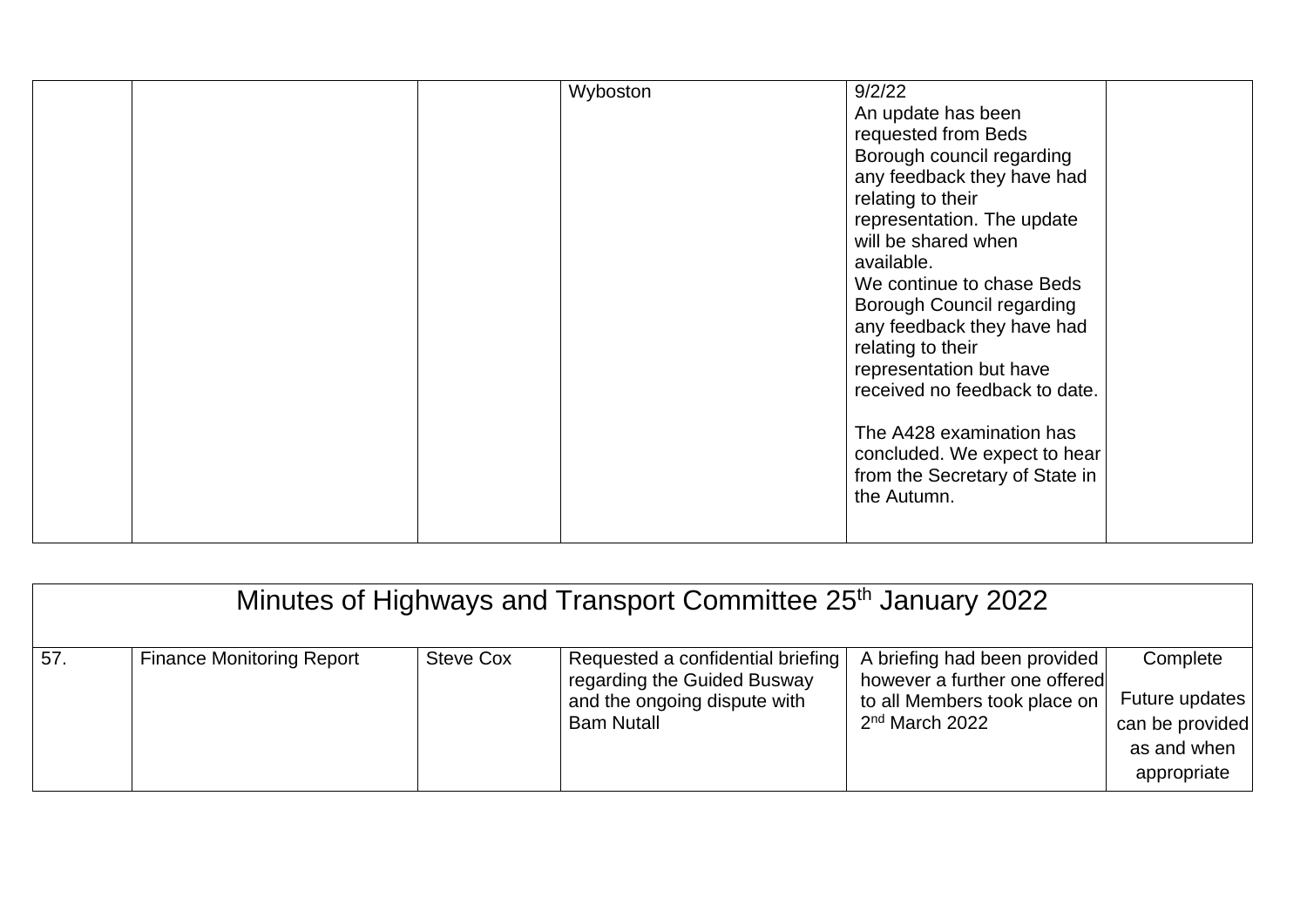| 69 | <b>Winter Service Fleet</b><br>Procurement               | Jon<br><b>Munslow</b>     | Requested information on<br>whether leasing vehicles vs<br>buying them had been evaluated<br>and what the outcome was | Briefing to be provided to<br><b>Highways Improvement</b><br>Board April 2022                                                                      | Complete |
|----|----------------------------------------------------------|---------------------------|-----------------------------------------------------------------------------------------------------------------------|----------------------------------------------------------------------------------------------------------------------------------------------------|----------|
| 71 | <b>Finance Monitoring Report</b>                         | Jon<br><b>Munslow</b>     | To update Cllr Sharp on the<br>A1303 works                                                                            |                                                                                                                                                    |          |
| 73 | A428 Development Consent<br><b>Order Position Review</b> | Gareth<br><b>Blackett</b> | Requested an update for the<br>local access forum taking place<br>in February.                                        | Local Access Forum has<br>been brought forward to<br>8//2/22. Officers were<br>provided a verbal update and<br>further material was<br>circulated. | Ongoing  |

|     | Minutes of Highways and Transport Committee 8 <sup>th</sup> March 2022       |  |                                                                                                                         |                                                                                                                                    |          |
|-----|------------------------------------------------------------------------------|--|-------------------------------------------------------------------------------------------------------------------------|------------------------------------------------------------------------------------------------------------------------------------|----------|
| 67. | <b>Highways and Transport Services Sue Procter</b><br><b>Resource Update</b> |  | Requested that the minutes of<br>the Highways Improvement<br>Board be circulated to the<br>Committee following meetings | Minutes of the Highways<br>Improvement Board have<br>been circulated to H&T<br>Committee members via<br><b>Democratic Services</b> | Complete |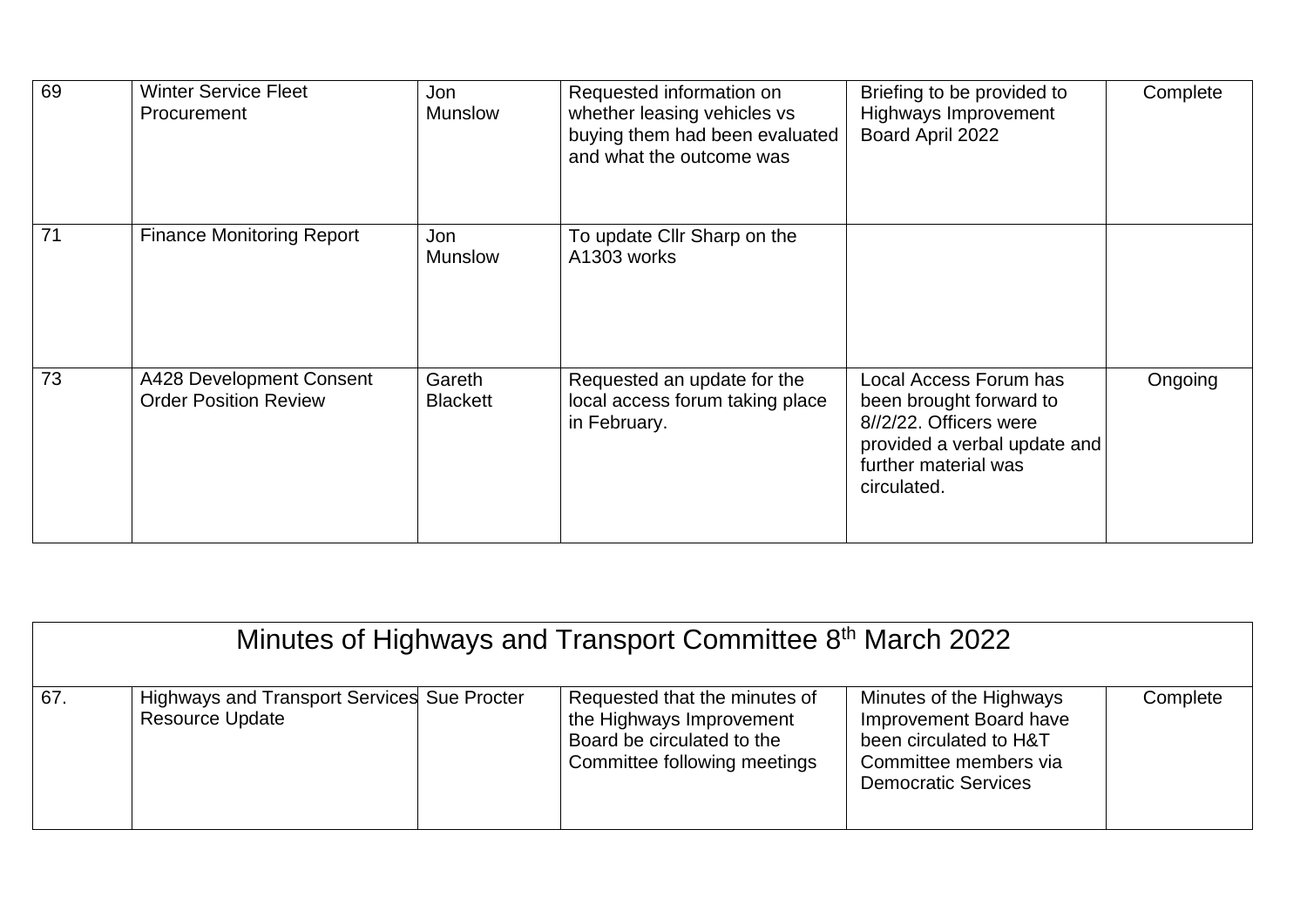| 68. | <b>Highways Maintenance Capital</b><br>Programme | Jon<br><b>Munslow</b> | Officers to review the inclusion<br>Bellamy's Bridge located near<br>Wisbech St Mary. There was an<br>undertaking 4 years ago that it<br>would be included in the Capital<br>Programme, but no action to<br>date. | This scheme is included<br>within the Fenland Transport<br>Investment Plan but is<br>unfunded.<br>Fenland schemes will be<br>prioritized using the Fenland<br>Transport Strategy, through<br>engagement and working<br>with the Fenland Member<br>Steering group   | Complete |
|-----|--------------------------------------------------|-----------------------|-------------------------------------------------------------------------------------------------------------------------------------------------------------------------------------------------------------------|--------------------------------------------------------------------------------------------------------------------------------------------------------------------------------------------------------------------------------------------------------------------|----------|
| 68. | <b>Highways Maintenance Capital</b><br>Programme | Jon<br><b>Munslow</b> | Review the percentage<br>allocation of funding across the<br>county of spend versus need.                                                                                                                         | Provide a breakdown district<br>by district of current<br>allocations by mid-April                                                                                                                                                                                 | Ongoing  |
| 67  | <b>Highways Maintenance Capital</b><br>Programme | Jon<br><b>Munslow</b> | Prepare Member briefing on the<br>'asset management' approach to<br>Highway maintenance.                                                                                                                          | The intention is to establish a<br>series of 'Lunch and Learn'<br>(or similar) sessions as<br>introductions or bite sized<br>briefings on technical topics -<br>this will include Asset<br>Management, it is anticipated<br>that these will begin in the<br>summer | Complete |
| 70  | <b>Highways Operational Standards</b><br>2022/23 | Jon<br><b>Munslow</b> | Questioned how passively safe<br>lighting columns interacted with<br>the PFI contract for street-<br>lighting. (Referred to street-<br>lighting contract in the meting)                                           | Clarification note will be<br>circulated prior to the April<br>Committee                                                                                                                                                                                           | Ongoing  |